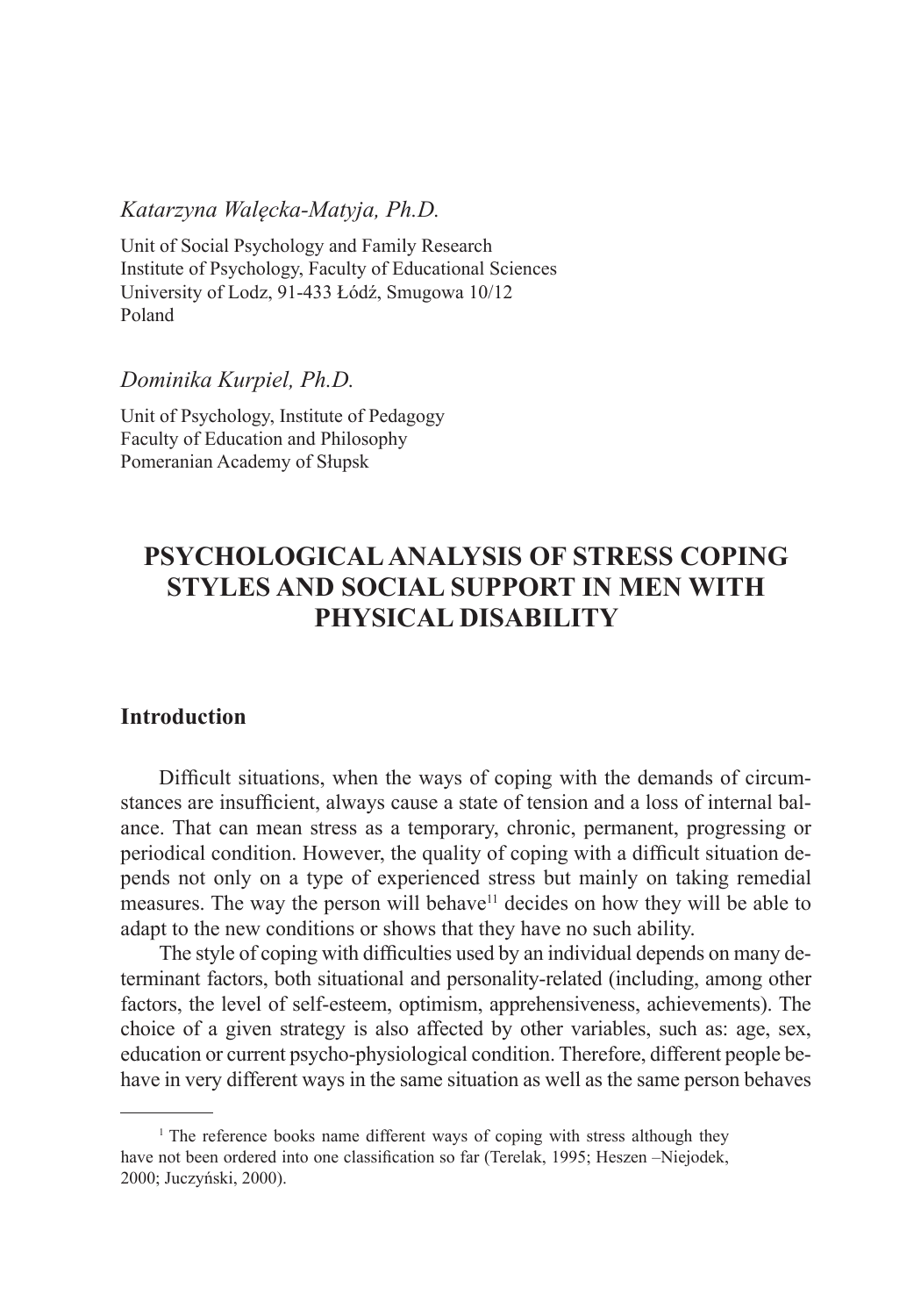in different ways in different situations. A very important notion in the research of coping with stress is the concept of *flexibility*. It is understood as a style feature conditioning the strategy change based on the demands of circumstances. Thereby, it decides about the effectiveness of the coping behaviour (Heszen – Niejodek, 2000). However, when a person, being under the influence of tension, loses their adaptation abilities, they fall into helplessness, withdraw from life and suffer.

The situation of losing motor skills undoubtedly contributes to the experience of suffering. For sure, disability violates the most important human values, which include health, physical agility, ability to achieve their social roles, it is also an obstacle to achieve their objectives (Stelter, 2010).

Physical disability may result from amputations or lack of limbs, inborn deformations, dysfunctions as a result of spinal cord injuries, paralyses (Szczepankowska, Mikulski, 1999).

Due to the fact that the problem how people with physical disability resulting from spinal cord injuries function has hardly ever been presented in the reference literature, this study provides a psychological analysis of the behaviour in a difficult situation of men with tetraplegia<sup>22</sup>.

Tetraplegia can be qualified to the category of personal stressors (non-normative). In the course of this disease, there are periods which are undoubtedly connected with stress, both for an individual and for their closest environment, the family.

Difficult situations caused by tetraplegia concern all the human functioning spheres: biological, psychological, mental and social.

In the biological sphere, the persons who survived a spinal cord injury suffer from complications, such as chronic pain, dysfunctions of bladder and intestines, and they also have breathing and circulatory problems. Moreover, their sexual and parental functions are affected. It needs to be remembered that a spinal cord injury has a bigger influence on sexual functions in men than in women. In fact, the majority of women after a spinal cord injury remains fertile and can bear children. Also, it appears that even a serious spinal cord injury does not deprive women of the possibility of achieving sexual satisfaction. Whereas, in men, depending on how high the spinal cord has been injured, some serious problems with taking up sexual activity may occur.

In the psychological sphere, a patient with tetraplegia can struggle with the feelings of despondency, fatigue or depression caused by monotony and no visible effects of the treatment. Some of the ill people experience fear, despair and even show suicidal tendencies. They can also become increasingly egocentric and have the strong needs for human contact and care. The physically disabled miss

<sup>&</sup>lt;sup>2</sup> Tetraplegia is the paralysis of four limbs. Its effects seriously limit a man's agility and the basic feature of the lesions is their irreversibility. The pathogenesis usually has a nature of a sudden incident in which a person's cervical spine has been injured (Brzezińska, 2007).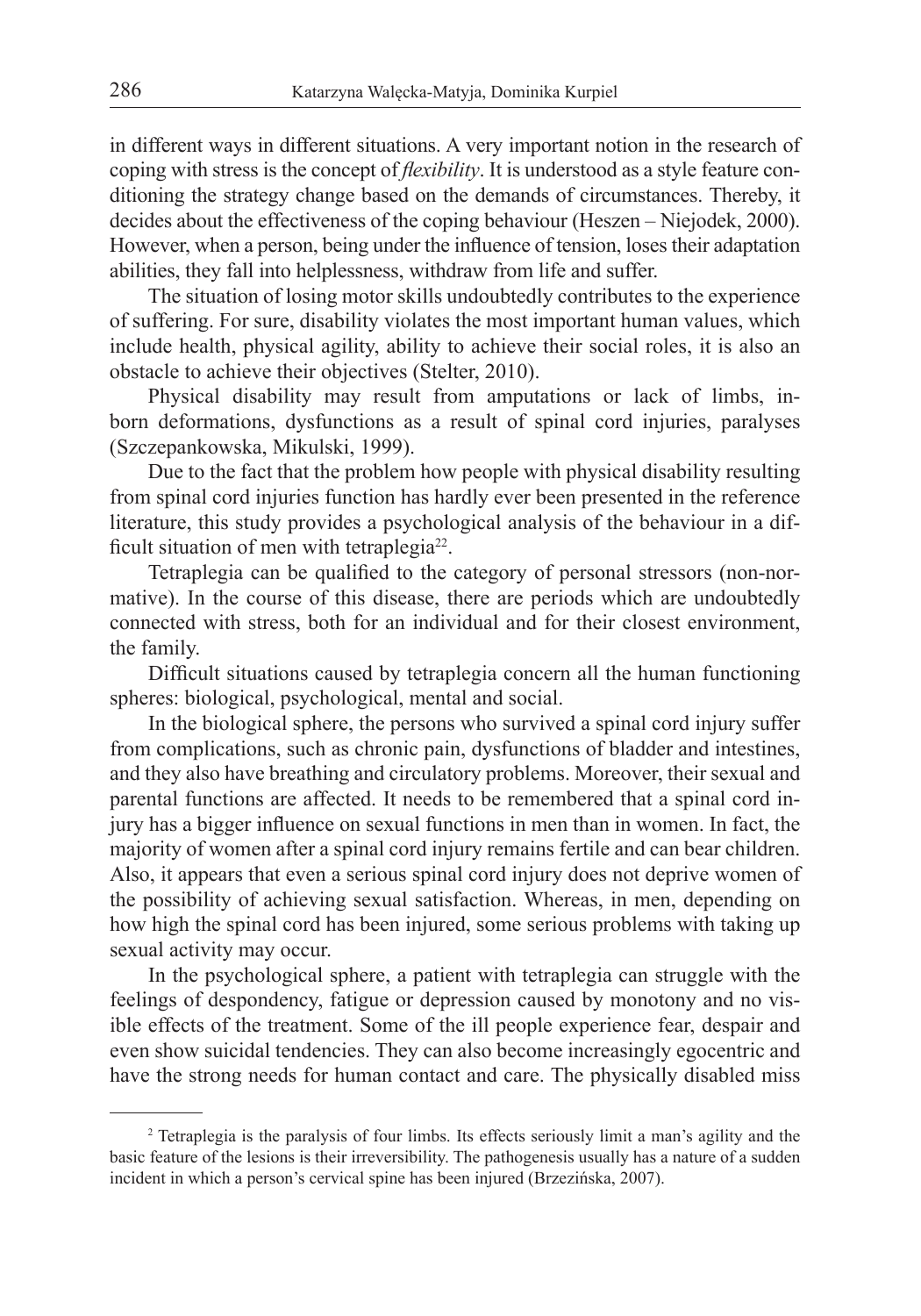performing usual activities on their own, like, for example, walking up the stairs or playing football. A lot of them start to feel anxiety about the future, their own fate and the fate of their relatives. The disabled have fewer and fewer interests, they become apathetic, indifferent to the surrounding world and the people.

In the mental sphere, the chronically ill show a range of different reactions. They are placed on the continuum from the tendency of escape from faith, rebellion, losing the sense of life and refusing to understand the sense of suffering, doubt in the power of love up to devotion to God and showing altruistic attitudes.

In the sphere of social relations, difficult situations resulting from the disease are mainly connected with the lack of acceptance of the situation the ill person is in. That manifests itself in the extreme criticism of other people and setting excessive requirements for the environment. The patient has a groundless feeling of social harm and can show a priori reluctance to any form of help received from communities (Heszen- Niejodek, 2000).

Rehabilitation and adaptation to the new circumstances depend, to a great extent, on how the ill person copes with the above-described difficulties on a daily basis.

Considering the exceptionality of the psychological situation of men with tetraplegia, we should take into account their physical abilities resulting from their limitations as well as their personality resources, social support and the ability of coping with stress (Brzezińska, 2007).

#### **The Research Problem and Objectives**

The analysis concerned the psychological styles of coping with a chronic disease, an example of which undoubtedly is tetraplegia. The objective of the research was to compare the stress coping styles used by the groups of men with tetraplegia and healthy ones. The research also included comparison of behaviours connected with using social support by the men from both groups.

The role of social support in the process of struggling with a chronic disease is invaluable as it goes between the action of the stress generating factors (stressors) and feeling their consequences (Chojnacka-Szawłowska, 2000).

The results presented in the reference books indicate that the people surrounded with care by their relatives are healthier and better cope with difficult situations than the lonely ones, who are more often subject to illness and higher mortality rate (Knoll, Schwarzer, 2004; Steuden, Okła, 2007).

S. Sarason (1987) proposes a wide interpretation of social support, describing it as help available to a given person in difficult situations. Social support understood like that can be discussed in many ways, considering different criteria: a source of social support (family, friends, institutions) – in structural terms; types of social support (emotional, information, instrumental, evaluating, mental) – in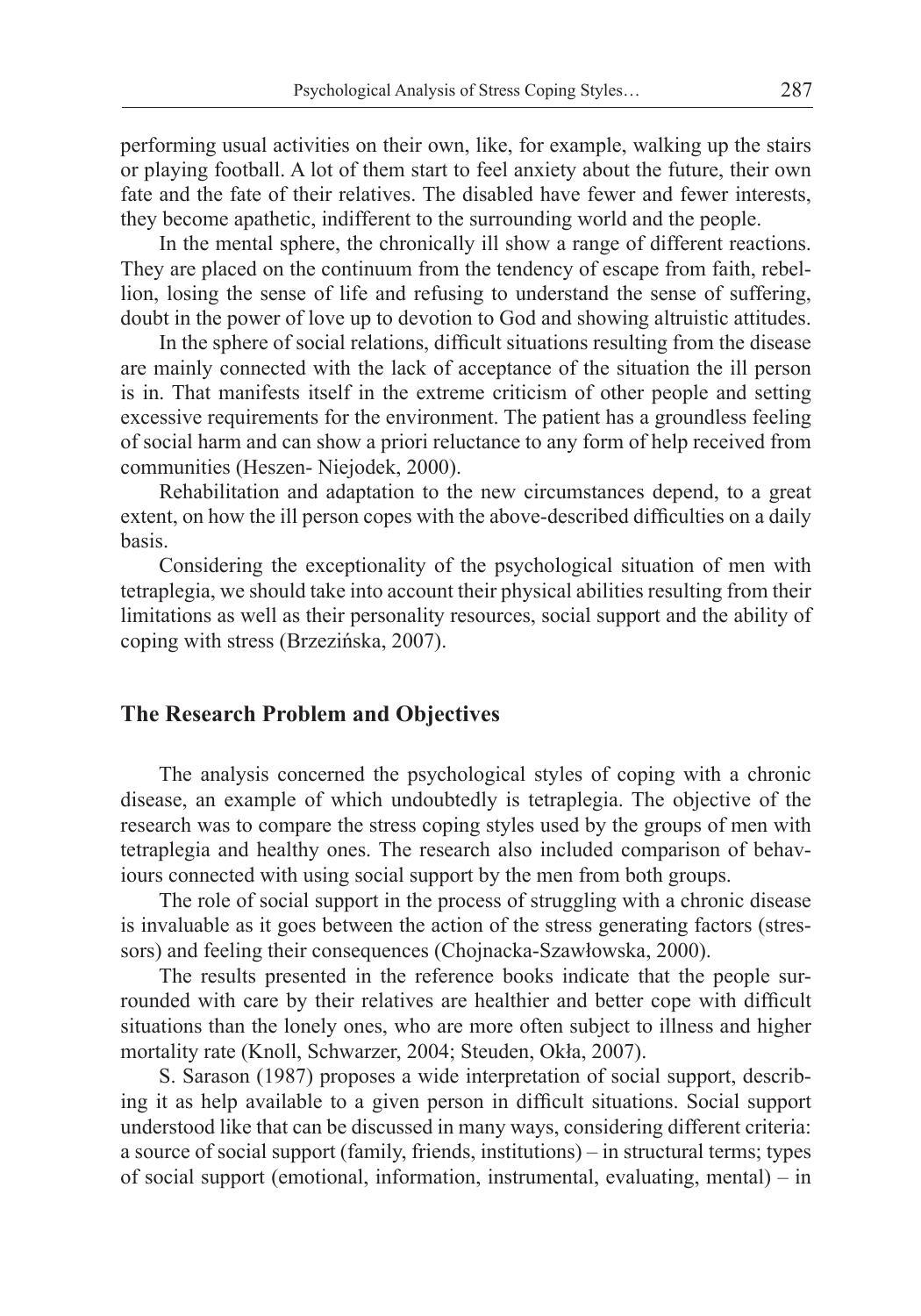functional terms; the perceived support, the received support, the need for support, the desirable support, the sought support, support mobilization (Sęk, 2001).

Coping with physical disability meant as a stressful situation requires seeking and using social support. As research shows, the way of experiencing a chronic disease affects the need for different degree and type of support from the social surroundings (Kirenko, 2002).

It has been stressed that social support appropriately adjusted to the needs of an ill person makes it easier for them to cope with a difficult situation. Appropriateness of the provided help is connected, among other things, with knowing the person's needs as regards the amount, type and source of support as well as with knowing the current stage of struggling with the chronic disease (Steuden, Okła, 2007). Support which is not consistent with the needs of a disabled person may lead to the formation of non-adaptational features or behaviours in the supported person (Sęk, 2001).

Social support is one of the many human resources used in order to overcome difficulties. Another one strongly related to coping with stress is the coping style $33$ and using the given remedial strategies. In the light of the above-mentioned, it is stated that coping with a difficult situation is an individual process, typical of every human being (Heszen-Niejodek, 2007).

The present study uses the stress coping style classification represented by the concept of N. S. Endler and J. D. Parker. The authors distinguish three basic styles of coping with stress, namely: task-oriented, emotion-oriented and avoidance-oriented.

The task-oriented style is preferred by the persons who, in a stressful situation, make a mental effort aimed at solving the problem through cognitive transformations.

The emotion-oriented style is characteristic of the persons with tendency to focus on themselves, on their own internal emotional experiences, such as anger, tension or guilt, which in stressful situations may lead to wishful thinking and fantasizing in order to relieve the experienced tension. However, the range of the above-mentioned stress coping styles can in many cases lead to the growth of tension, depression and rumination and experiencing negative emotions.

The avoidance-oriented style is typical of the persons who have escapist tendencies manifesting themselves in the avoidance of thinking about, experiencing negative emotions connected with a difficult situation. This process may take one of the two forms.

a) engaging in displacement activities, i.e. stuffing oneself, excessive drowsiness, pleasure activities,

<sup>&</sup>lt;sup>3</sup> The notion of *a coping style* refers to a relatively stable, typical of an individual, tendency of coping with difficult situations (Heszen-Niejodek, 2007).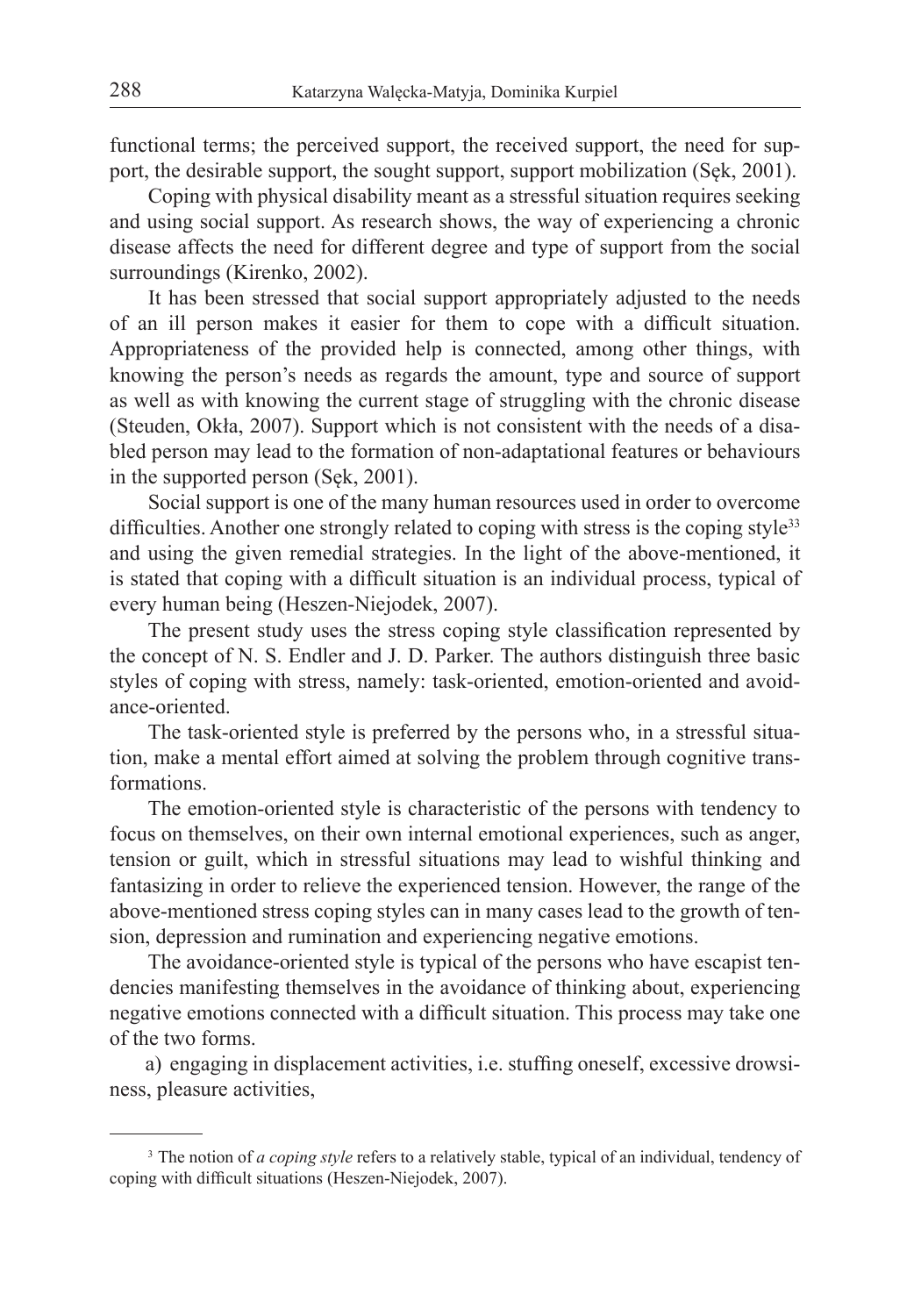b) looking for company, which is also a form of escape from the problem (Endler, Parker, 1990; Wrześniewski, 1996).

As it has been shown, the most constructive way of coping with stress resulting from disability is the style making the person focus on a task and involve in action (Parchomiuk, Byra, 2007).

Analyzing the reference books, we can get an impression that some authors refer to a difference which is often difficult to grasp between the following notions: *chronic disease* and *disability* (Kulesza, 2000; Krasuska-Betiuk, 2010).

The chronic disease is most often identified with the effect of a chronic factor causing a prolonged illness characterized by mild symptoms lasting for months or even years (Góralczyk, 1996). However, it can also result from a sudden unexpected incident, for example, a traffic accident.

The chronic disease qualities usually include: long period of the disease process and treatment, uncertain prognosis, necessity of frequent stays in hospital and systematic checkups. Moreover, a chronically ill patient is affected by physical and mental suffering related both to the illness and to the treatment. And, what a chronically ill person can expect in the nearer or further future is the state of disability understood as decreasing physical agility, change of appearance, addiction to medical drugs, procedures and frequently troublesome symptoms, such as excessive sweating or incontinence. The state of disability significantly limits the functioning of a man, in realizing both their family and professional roles (Góralczyk, 1996; Juczyński, 2000).

The interpretation of the notion of a disabled person, occurring in the reference books, is usually formulated in two categories, i.e. biological and social.

The biological (medical) interpretation focuses on the injury of organs and their activity causing deterioration of their functioning and the functioning of the whole organism, considering the fact that all the activities are reciprocally conditioned and coordinated.

The social interpretation, on the other hand, points at the consequences of this injury and the reduction of efficiency in various spheres of life and at the person's relationships with the environment where they live and work (Golinowska, 2004). Therefore, in this study, the terms of *a chronic disease, disability shall be* used interchangeably.

## **The Research Questions and Hypotheses**

Bearing in mind the research reports included in the reference books, the following research questions and hypotheses have been formulated:

1. Is there any differentiation with regard to the used stress coping styles in the examined groups of physically disabled and healthy men?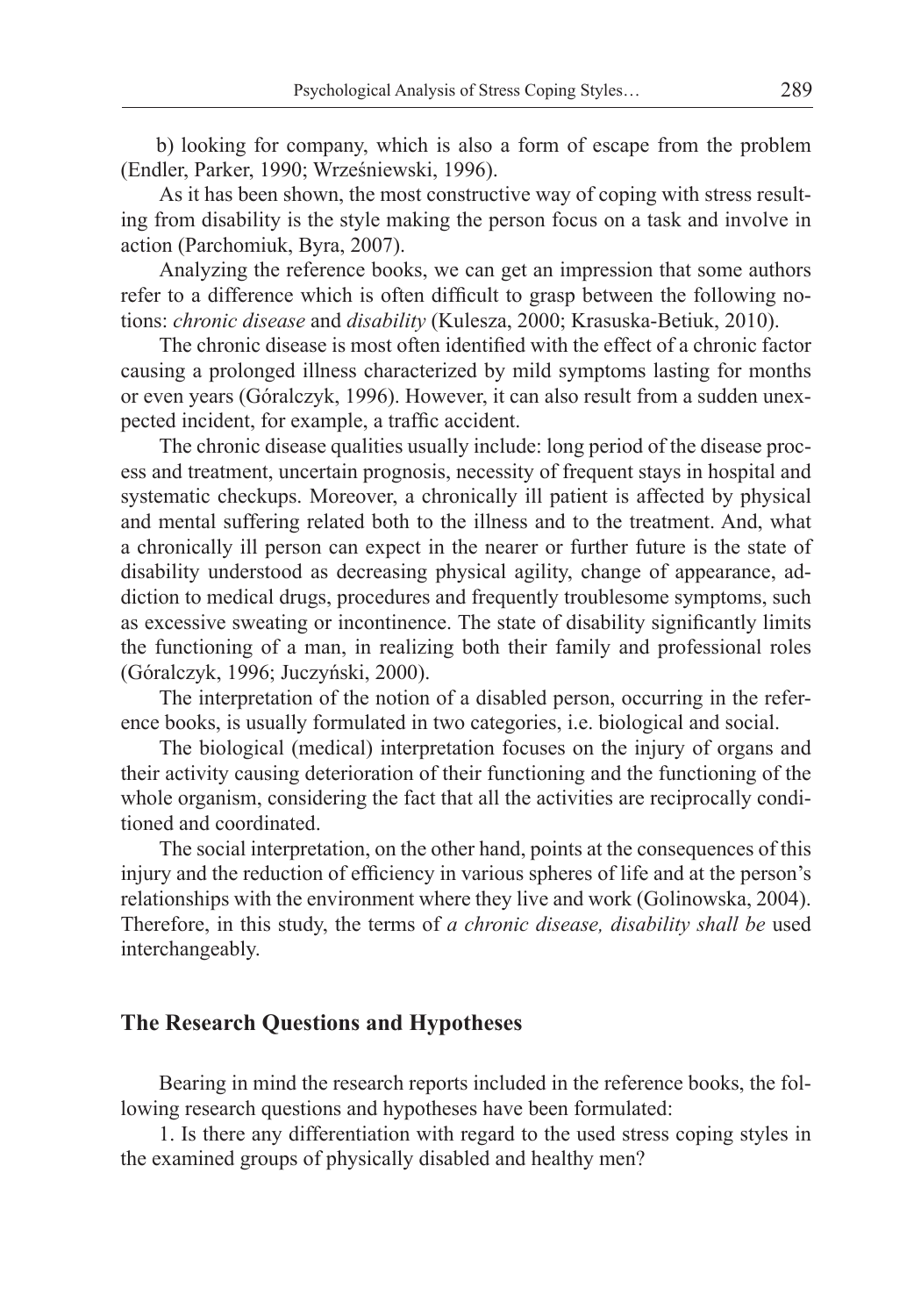2. Does the perceived level of social support differentiate the examined groups of men?

3. Are there any correlations and of what kind between the stress coping styles and the social support levels?

H1: Men with tetraplegia show a lower level of using the adaptational stress coping styles in difficult situations than able-bodied men.

H2: The perceived level of social support is lower in the group of men with tetraplegia than in the group of healthy men.

H3: There are correlations between the stress coping styles and the perceived level of social support.

## **The Research Methods**

The methods used in the research included: an individual questionnaire and standardized questionnaires: Coping Inventory for Stressful Situations (CISS) by N.S. Endler and D.A. Parker and Berlin Social Support Scales (BSSS) in the Polish version created by Ralf Schwarzer, A. Łuszczyńska, M. Kowalska and M. Mazurkiewicz (2006).

*Individual Questionnaire* was used in order to collect data of a demographic nature, i.e. sex, age, domicile, marital status, education, professional activity, economic situation of the examined.

*Coping Inventory for Stressful Situations* (CISS) by N.S. Endler and D.A. Parker in the adaptation of P. Szczepaniak et al. (2007) was used to establish the typical way of behaviour of the examined people in different stressful situations. The CISS questionnaire consists of 48 simple statements which are connected with different behaviours shown in difficult situations. A survey respondent is asked to take an attitude towards each statement by marking a number which reflects the frequency of the performed activity most accurately (from 1 to 5).

The scores are obtained separately for each scale, through summing the weights according to the key. The authors created three scales mentioned below, which determine the stress coping styles.

The first scale (16 items) refers to *the stress coping style which is task-oriented.* High scores in this scale show that the examined person has a tendency, in difficult situation, to make efforts aimed at solving the problem through cognitive transformation or an attempt of changing the situation.

The second scale (16 items) describes *the stress coping style which is emotion-oriented.* It is typical of the people showing, in stressful situations, a tendency to focus on themselves and their own emotional experiences. They also have a tendency of wishful thinking and fantasizing.

The last, third scale (16 items) identifies *the stress coping style which is avoidance-oriented.* The persons obtaining high scores in this scale are characterized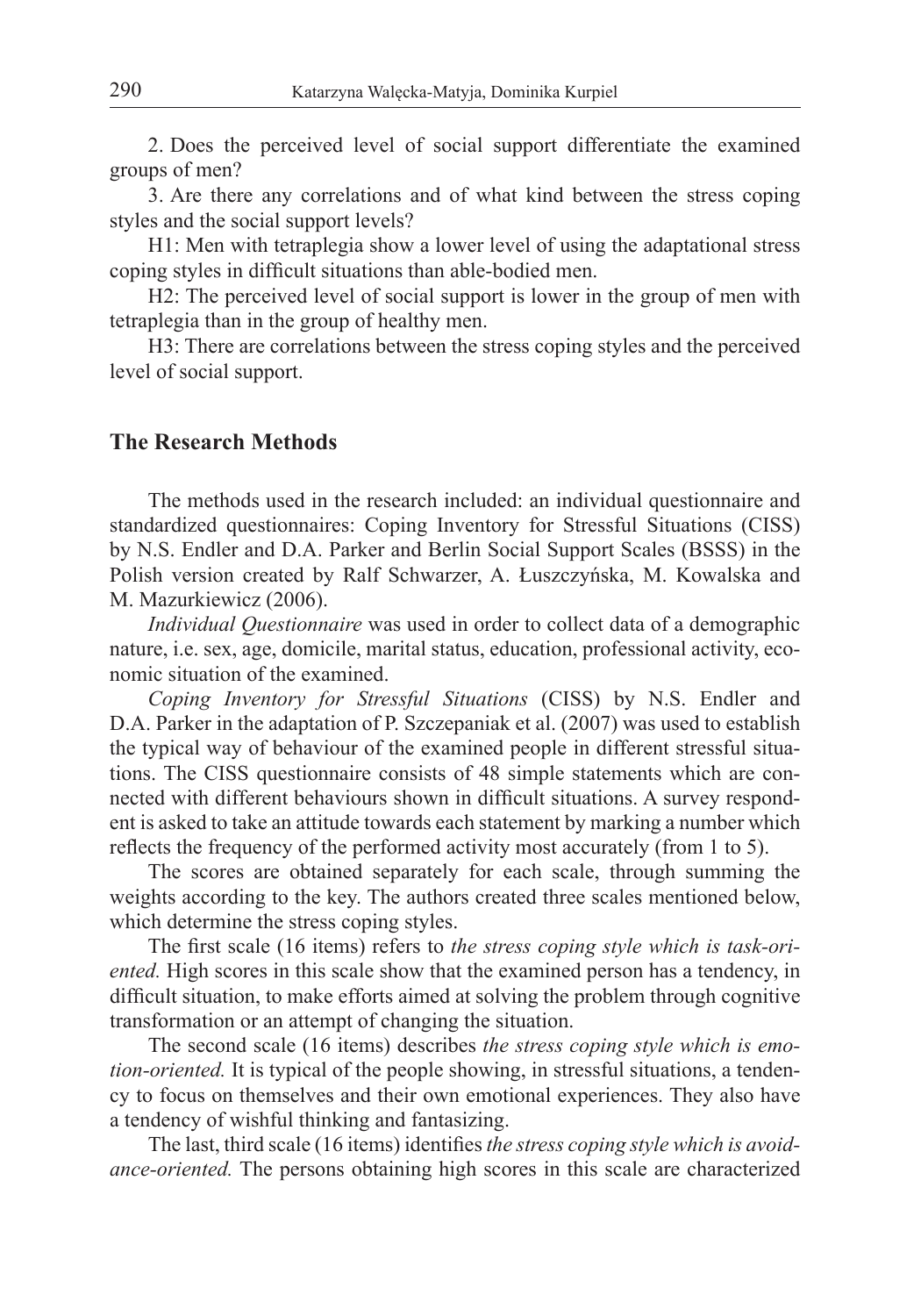by a tendency to avoid the cognitive and emotional experiences of the stressful situation. This style may take two forms: engaging in displacement activities (8 items), for example, stuffing oneself or sleep or looking for company (5 items).

The psychometric dimensions of the Polish version of the CISS questionnaire allow us to treat this tool as accurate and reliable, suitable to measure stress coping styles (Strelau, Jaworowska, Wrześniewski, Szczepaniak, 2007).

*Berlin Social Support Scales* (BSSS) by Ralf Schwarzer were used in order to determine the level of different types of social support, i.e. the available support, the need for support, seeking support, the received support and the protective support.

The available support shall be understood as the availability of help from other people, and the received support reduces the perceived threat in stressful situations. The perceived available support directly affects health and wellbeing without the contribution of the situational factors. The need for support is included in the definition of the need for using support in stressful situations. Seeking support combines both the frequency and the range of looking for help from other people. The last support model is the protective support understood as the protection of the closest people from bad information (Schulz, Schwarzer, 2003).

Berlin Social Support Scales are a psychometrically acceptable tool, which makes it possible to use it in researches<sup>44</sup>.

## **The Sample Group Profile**

The research included 50 men coming from urban agglomerations: Łódź and Słupsk. 45 men (including 20 with diagnosed tetraplegia and 25 able-bodied ones) were qualified to the sample group. The criteria of selection were: the state of health or the moment of acquiring the disability, its scope in the context of the clinical and bio-social classification (the source of information included: the patient's individual medical card and the clinical and community interview with the patient and his family) and the completeness of filling the test forms.

In the group of able-bodied men, the average age was 27 whereas in the group of men with physical disability it was 32. The examined men's disability is acquired. It is a result of a spinal cord injury within the cervical spine caused by traffic accidents and diving. In the reference books, this kind of disability is called acquired tetraplegia.

<sup>4</sup> The psychometric qualities of Berlin Social Support Scales are included in the article: Schwarzer, R., Łuszczyńska, A., Mazurkiewicz, M., Kowalska, M. (2006). *Berlin Social Support Scales (BSSS). The results of the introductory studies on the scales adaptation and their psychometric qualities."Psychological Studies"* 44 (3), p. 17-27.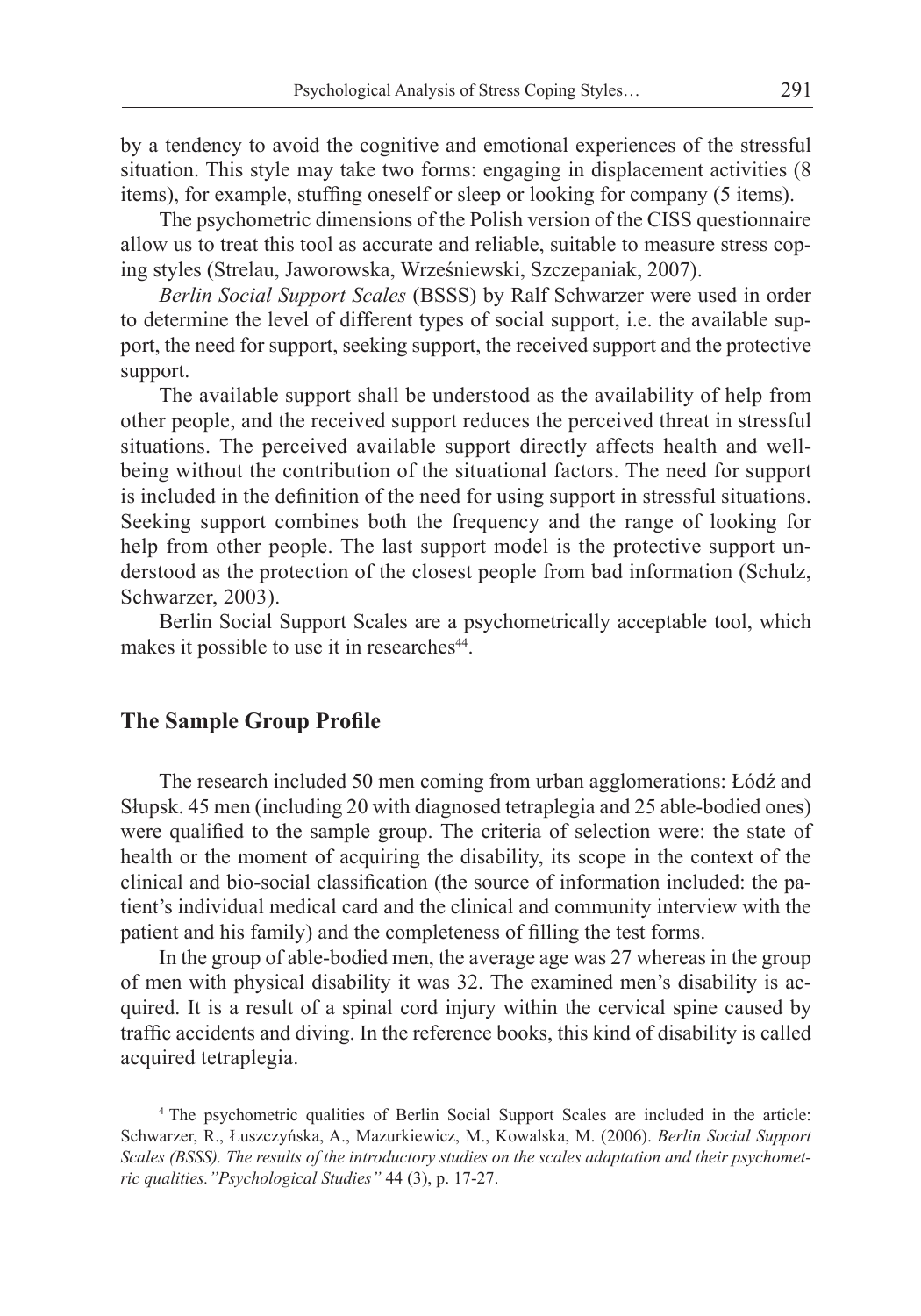In both sample groups, most men had secondary education (65.4% of the men with acquired tetraplegia and 82.7% of the healthy men). While taking the variable of professional activity into account, it was noticed that in the group of disabled men, there were more economically inactive ones (inactive, looking for a job) whereas in the group of healthy men, there were more working persons. The demographic variable statistically differentiating the compared groups was the marital status (Chi-square=6.122; df=2; p<.047). In the group of healthy people, there were more married men (21.2%) than in the group of men with tetraplegia (5.8%). In the group of men with tetraplegia, there were more single men (92.3%) whereas in the group of healthy men, unmarried men accounted for 78.8% of the examined persons. Describing the group of men with tetraplegia, it is worth mentioning that in most cases, the time that had passed since the accident was 5 years or longer. In most men, the injury was caused by a traffic accident.

#### **The Research Results**

The collected empirical material was analyzed from the statistical perspective. To do so, a computer program, SPSS PC+ was used. The statistical analysis of the results included the issues corresponding with the individual research questions. To select a test to be used to compare the average scores obtained by the sample groups of men with physical disability and able-bodied ones in the scope of the specified psychological variables (stress coping style and social support), the Levene's test was applied. The received results allowed us to use a Student's t-test. To measure the correlations between the stress coping styles and the perceived support levels, the correlation coefficient (Pearson's r) was used.

# **The Stress Coping Styles Profile in the Group of Men with Physical Disability and Healthy Ones**

To verify the hypothesis stating that the men with tetraplegia show a lower level of using the adaptational stress coping styles than the able-bodied ones, an analysis of difference significance for independent samples was carried out. It appeared that there are significant differences with regard to the styles of coping with difficult situations between the compared sample groups of men (tab. 1 and fig. 1).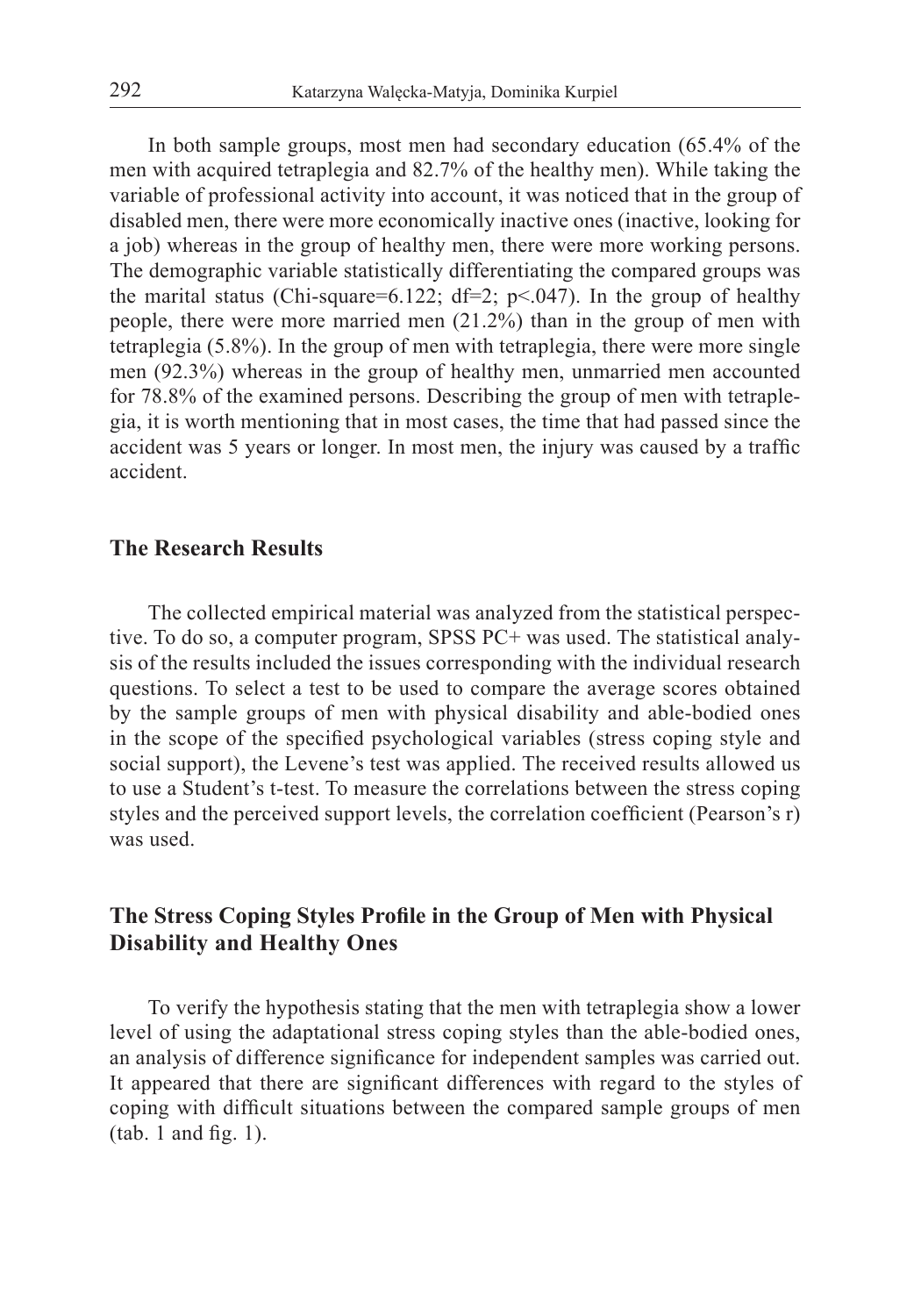| <b>Sample</b>                               | Average scores in sample groups              |                                              |          |      |
|---------------------------------------------|----------------------------------------------|----------------------------------------------|----------|------|
| groups<br><b>Stress</b><br>coping<br>styles | Men with tetraplegia<br>$N=20$<br>$x \delta$ | <b>Healthy</b> men<br>$N = 25$<br>$x \delta$ |          | P    |
| Task                                        | 57.05 5.27                                   | 58.284.68                                    | .827     | .413 |
| Emotions                                    | 43.55 8.48                                   | 34.369.21                                    | $-3.441$ | .001 |
| Avoidance                                   | 53.05 8.53                                   | 42.96 10.32                                  | $-3.514$ | .001 |
| Displacement activities                     | 22.35 5.44                                   | 18.92 5.08                                   | $-2.180$ | .035 |
| Social contacts                             | 20.40 3.01                                   | 17.04 3.93                                   | $-3.150$ | .003 |

Table 1. Differentiation of stress coping styles in the sample groups of men

Signs:  $\overline{X}$  - average;  $\delta$ - standard deviation; t- Student's t-test; p- significance level *Source: Own work*

In stressful situations, the men with tetraplegia used the emotion-oriented style and the avoidance-style more often than the healthy men. You can also notice statistically significant differences with regard to taking actions aimed at avoiding confrontation with a difficult situation by the examined men from both groups. The men with tetraplegia significantly more often engaged in social contacts and took up displacement activities. Only with regard to the task-oriented style, there were no statistically significant differences between the examined groups of men.



Figure 1. Comparison of average scores in respect of stress coping styles used by the examined men. *Source: Own work*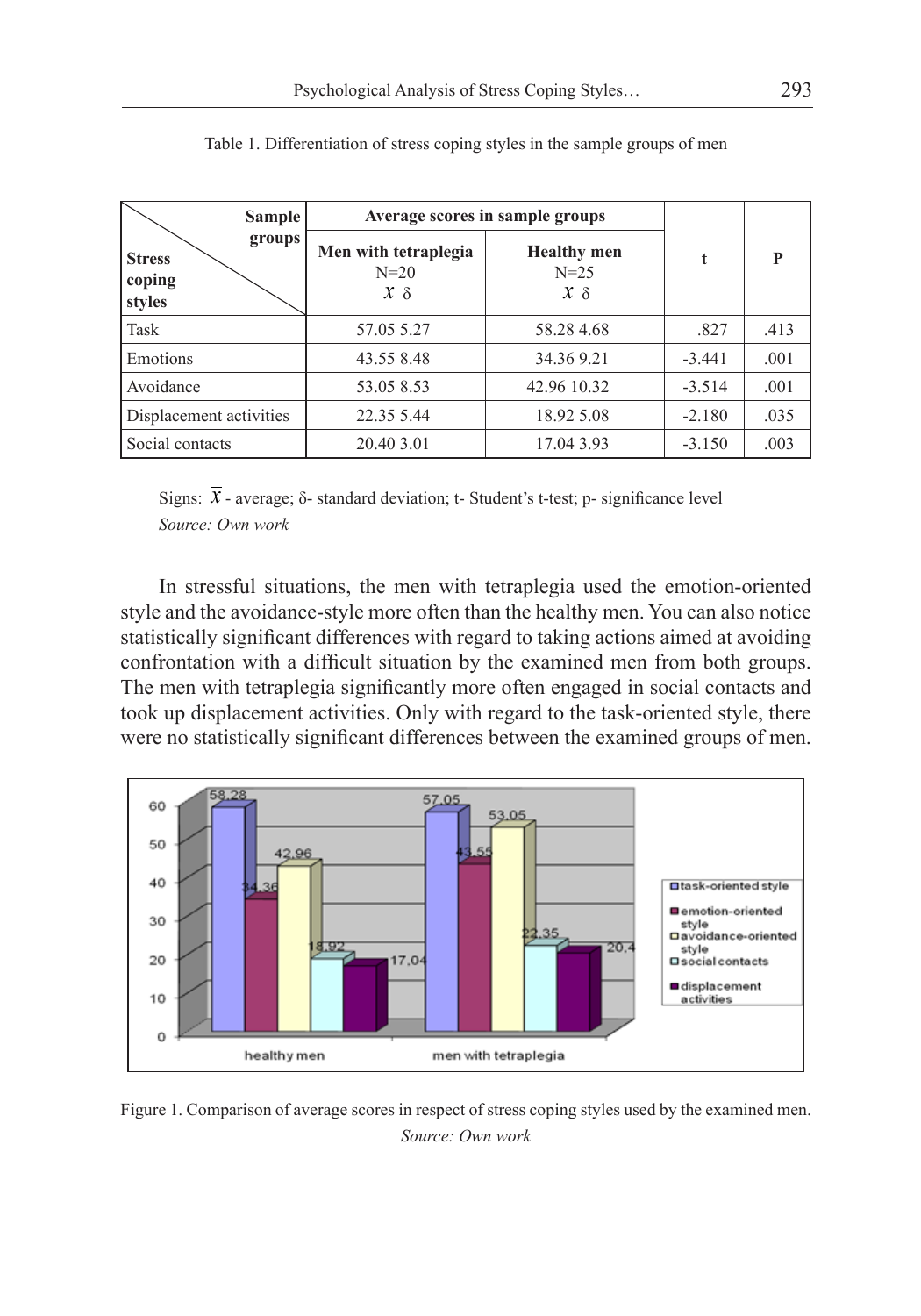Thanks to the analysis presented above, it was possible to verify positively the first hypothesis assuming that there is a differentiation in respect of the stress coping styles applied by the groups of men with tetraplegia and healthy ones.

# **Social Support in the Compared Groups of Men with Physical Disability and Healthy Ones**

Considering the second research question concerning differences in respect of the perceived social support in the sample groups of men with physical disability and able-bodied ones, we used a t-test (tab. 2 and fig. 2).

| <b>Sample</b>               | Average scores in sample groups |                              |          |      |
|-----------------------------|---------------------------------|------------------------------|----------|------|
| groups<br><b>Social</b>     | Men with tetraplegia<br>$N=20$  | <b>Healthy</b> men<br>$N=25$ |          |      |
| support                     | $x \delta$                      | $x \delta$                   |          |      |
| Perceived available support | 25,704,29                       | 27,92 3,66                   | 2,313    | ,026 |
| Need for support            | 13,00 2,07                      | 9,76 2,33                    | $-4,858$ | 000, |
| Seeking support             | 16,80 2,28                      | 11,00 2,55                   | $-7,936$ | ,000 |

Table 2. Differentiation of social support perception in the sample groups of men

Signs:  $\overline{x}$  - average;  $\delta$ - standard deviation; t- Student's t-test; p- significance level *Source: Own work*



Figure 2. Comparison of average scores in respect of actions aimed at using social support taken by the examined men

*Source: Own work*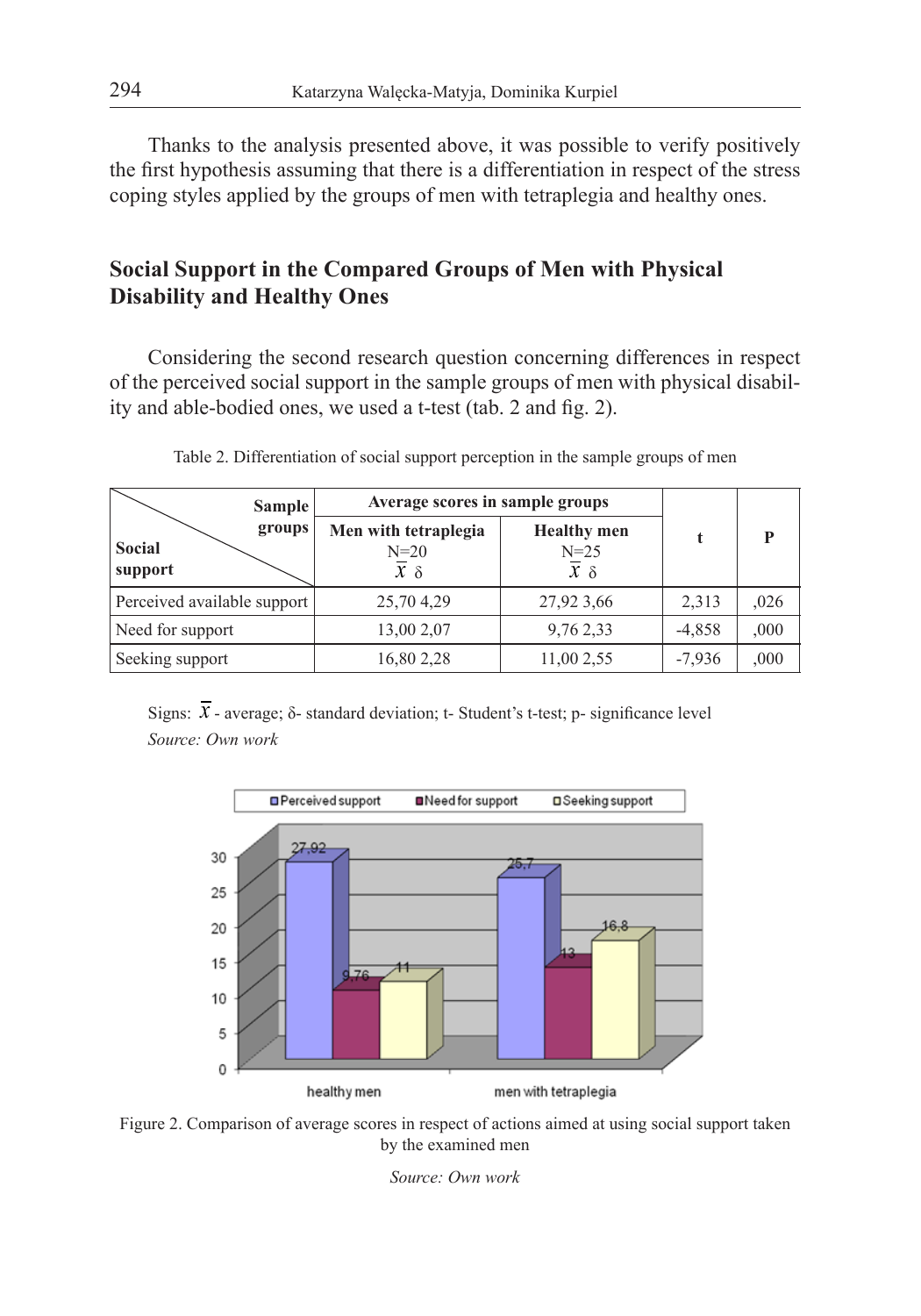The data included in table 2 show that there are statistically significant differences in respect of perceiving support in the compared groups of men. The men with physical disability took actions aimed at seeking support more often than the able-bodied men, and they also showed the bigger need for support. Moreover, the perception of available support appeared to be a differentiating factor for the compared groups of men. The healthy men more often perceived support as available than the men with tetraplegia.

As it results from the presented analyses, the second hypothesis has been positively verified as all the examined dimensions of social support, i.e. its perceived availability, need for support and seeking support, differentiate the sample groups of men.

# **Correlations Between Stress Coping Styles and Social Support Dimensions in the Sample Groups of Men**

Looking for the answer to the last research question concerning correlations between stress coping styles and social support dimensions, we used the correlation coefficient (Pearson's r). The results in this respect are included in table 3.

| <b>Stress</b><br>coping<br><b>styles</b><br><b>Social</b><br><b>Support</b> | Task-ori-<br>ented style | <b>Emotion-</b><br>oriented<br>style | Avoidance-<br>oriented<br>style | Avoidance-<br>oriented style:<br>displacement<br>activities | Avoidance-<br>oriented style:<br>social contacts |
|-----------------------------------------------------------------------------|--------------------------|--------------------------------------|---------------------------------|-------------------------------------------------------------|--------------------------------------------------|
| Perceived support                                                           | 0.23                     | $-0.12$                              | 0.26                            | 0.21                                                        | 0.29                                             |
| Need for support                                                            | $-0.16$                  | 0.11                                 | $0.53**$                        | $0.44**$                                                    | $0.49**$                                         |
| <b>Seeking support</b>                                                      | $-0.18$                  | $0.33*$                              | $0.54**$                        | $0.41**$                                                    | $0.47**$                                         |

Table 3. Correlations between stress coping styles and social support dimensions

 $*$  p<0.05; \*\* p<0.01

*Source: Own work*

As it results from the data included in table 3, the occurring correlations are exclusively positive.

The most important correlations occur between the avoidance-oriented style and its variations and the two support dimensions, i.e. the need for support and seeking support. It appears that the more often the examined men used the avoidance-oriented style, the more often they showed the need for support and took actions to seek it.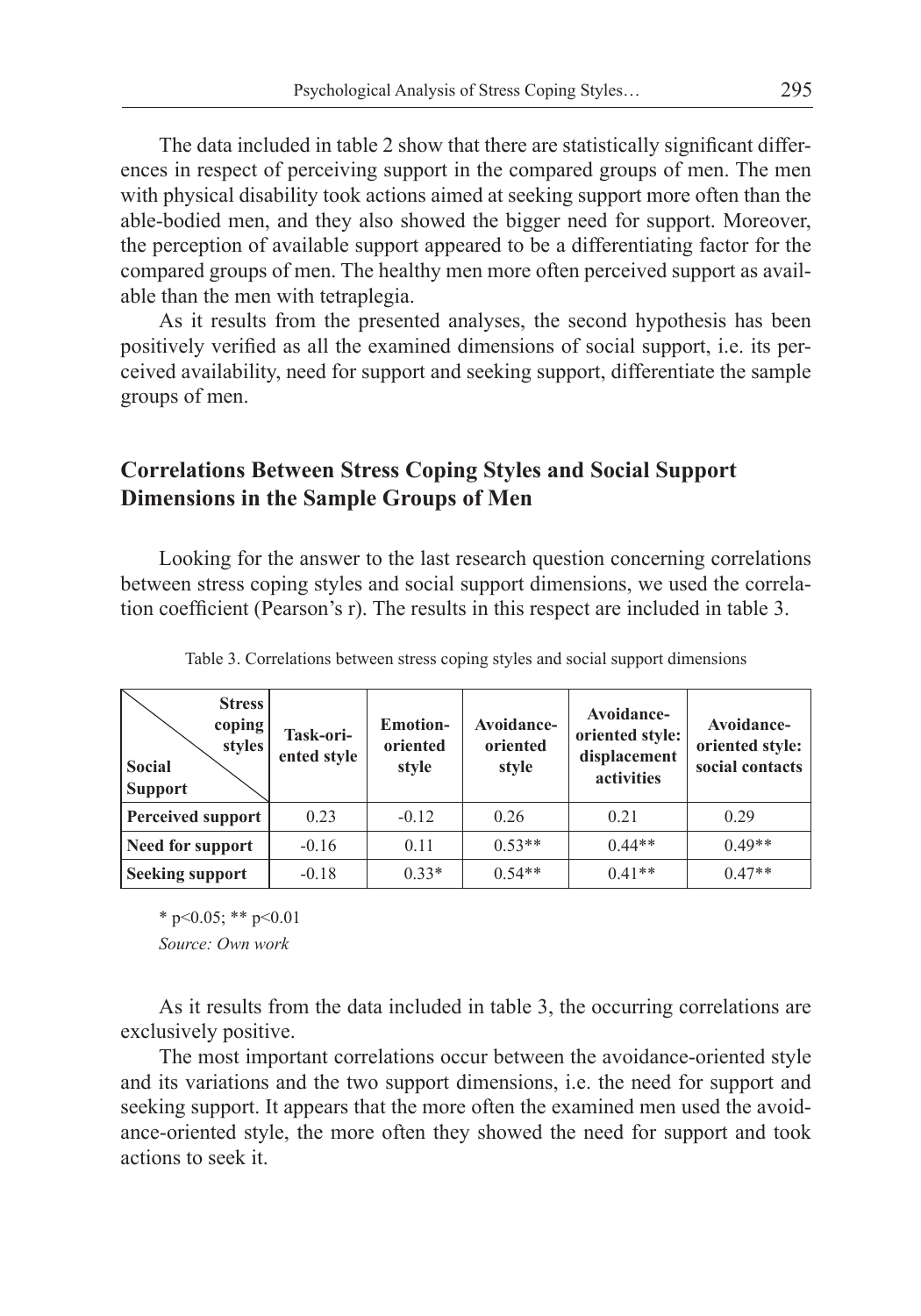The dimension of seeking support is also positively correlated with the emotion-oriented stress coping style. The more strongly the individuals being in a difficult situation focus on their experienced emotions, the more often they seek social support.

We did not observe any statistically significant correlations between the taskoriented style and all the social support dimensions, i.e. the perceived support, the need for support and seeking support. Also, there were no significant correlations between the emotion-oriented style and the perceived support and the need for support.

In the light of the above-presented research results, we have confirmed the third hypothesis concerning correlations between the studied psychological variables, i.e. stress coping styles and social support dimensions.

## **Conclusions and Discussion**

The problem of experiencing physical disability and coping with difficulties that result from this situation is very important not only from the point of view of a patient and their family but also doctors, psychologists and other medical staff. It has been shown by a great number of different theories, research, publications, social actions aimed at broadening and disseminating the knowledge in this respect.

The aim of the carried out research was the comparison of stress coping resources (i.e. social support and stress coping styles) in the groups of men with tetraplegia and able-bodied ones. The obtained research results allow us to state that the process of struggling with stress proceeds differently for men with tetraplegia and healthy ones. The reactions of healthy men are more complementary and adaptational.

The task-oriented stress coping style as the only one did not differentiate the sample groups statistically. A statistically significant differentiation in respect of remedial actions in a difficult situation concerned the other two styles: the emotion- and avoidance-oriented ones – they were used more often by the men with tetraplegia than by the healthy ones.

The reference books provide some reports consistent with the obtained results concerning the prevalence of the avoidance-oriented style in chronically ill persons (Walęcka, Rostowska, 2002; Parchomiuk, Byra, 2007).

The above-mentioned facts can be explained by the lowered self-esteem in the examined men, which is connected with using the less-efficient coping styles in difficult situations (Walęcka, Rostowska, 2002).

As it is shown in research, using the emotion-oriented stress coping style by men with tetraplegia and paraplegia is also connected with the low level of their well-being (Rostowska, Kossak, 2011).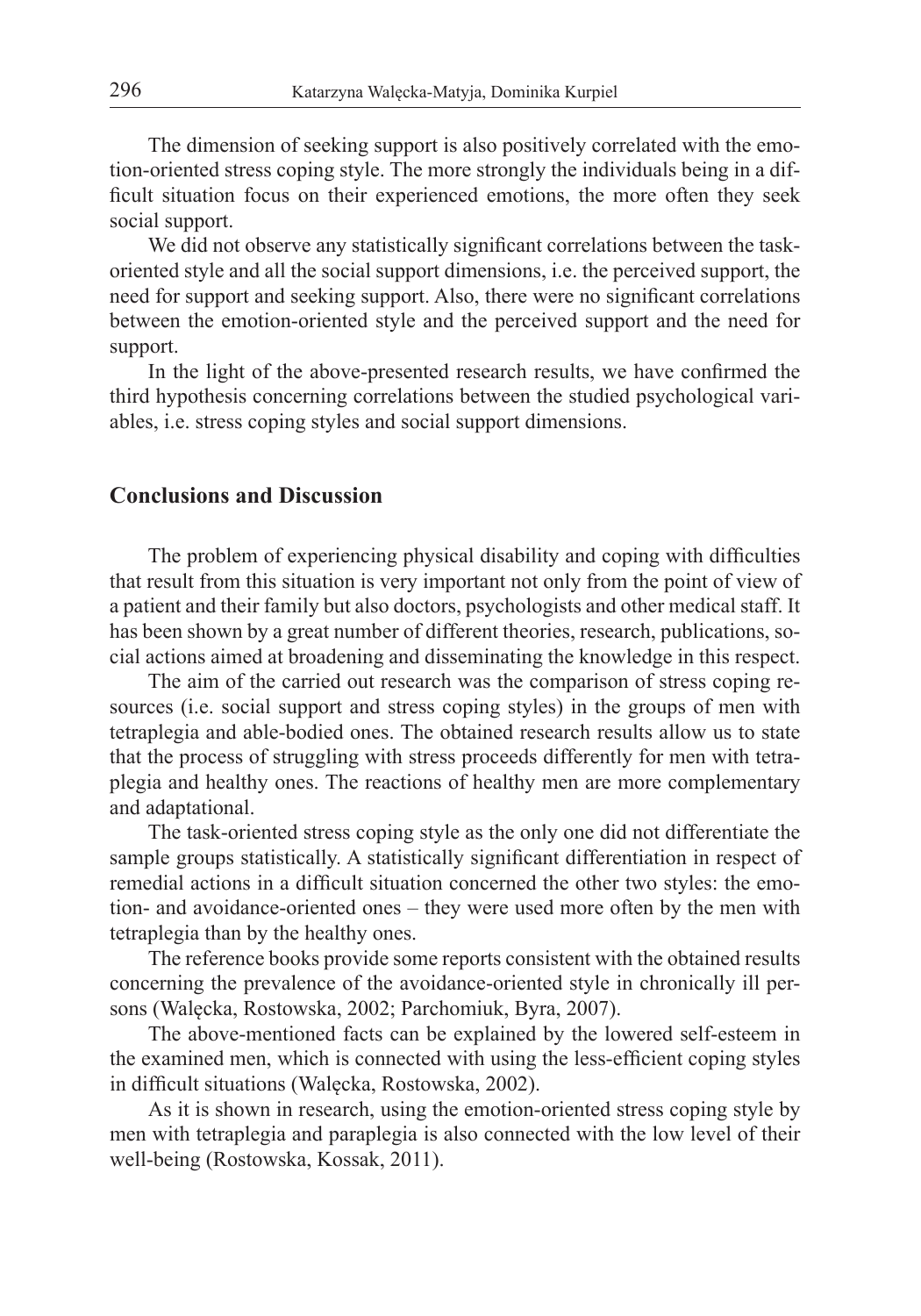The examined men from both groups differed in using social support. The differences concerned all the social support dimensions. The men with tetraplegia sought support and showed the need for it more often than the healthy men. However, they less often perceived support as available to them. The obtained research results confirm that persons in a difficult situation whose agility is limited show the need for help, yet they do not always receive it or are ready to accept it (Simonton, Matthews-Simonton, Creighton, 2005).

Analyzing the obtained correlations between stress coping styles and social support dimensions, it appeared that using the task-oriented style in a difficult situation is not correlated in a statistically significant degree with social support. This might result from the effectiveness of this coping style, which is sufficient to reduce tension without help received from other people.

The strongest positive correlations occurred between the avoidance-oriented stress coping style and the need for support and seeking support. Thus, it may be presumed that a lack of independence, failing to use the task-oriented approach to a problem, escape from confrontation with it are connected with the tendency to seek and use help of other people. Such behaviours, in fact, increase the possibility of dealing successfully with a difficult situation.

The positive correlation between the emotion-oriented coping style and seeking social support may result from faith in overcoming hardships with other people's help.

To sum up, disabled persons take various remedial actions helping them to cope with stress; nevertheless, the chosen styles are not always effective. A chronically ill person shall definitely need psychological support to improve their functioning, and its main objective should be facilitating the person's adaptation to their life situation which has been dramatically changed by the illness.

#### **References**

- Brzezińska A.I., Woźniak Z., Maj K. (2007). *Persons with lowered agility on the labour market,*  p.52. Warsaw: Publishing House Academica SWPS.
- Chojnacka-Szawłowska G. (2000) *Crisis in cancer*. [In:] De Walden-Gałuszko K. [Ed.]. *Psychooncology.* Kraków: Library of Polish Psychiatry.
- Endler N.S., Parker J.D.A. (1990). *Coping Inventory for Stressful Situations (CISS).* Manual. Toronto: Multi-Health Systems.
- Golinowska S. (2004). *Social interaction of the disabled. Institution activity assessment.* book no. 25, p.19-23. Warsaw: Institute of Labour and Social Studies.
- Góralczyk E.: *Child's illness in your life.* Publishing House MEN, *Warsaw,*1996, p.
- Heszen-Niejodek I. (2007). *Theories of psychological stress and coping*. [In:] Strealu J. [Ed.]. *Psychology. Textbook. T.3.* Gdańsk: Publishing House GWP.
- Heszen- Niejodek I. (2000). *Psychological problems of the somatically ill*. [In:] Strelau J. [Ed.]: *Psychology. Textbook, p.513- 531.* An individual in society and elements of applied psychology. Gdańsk: Publishing House GWP.